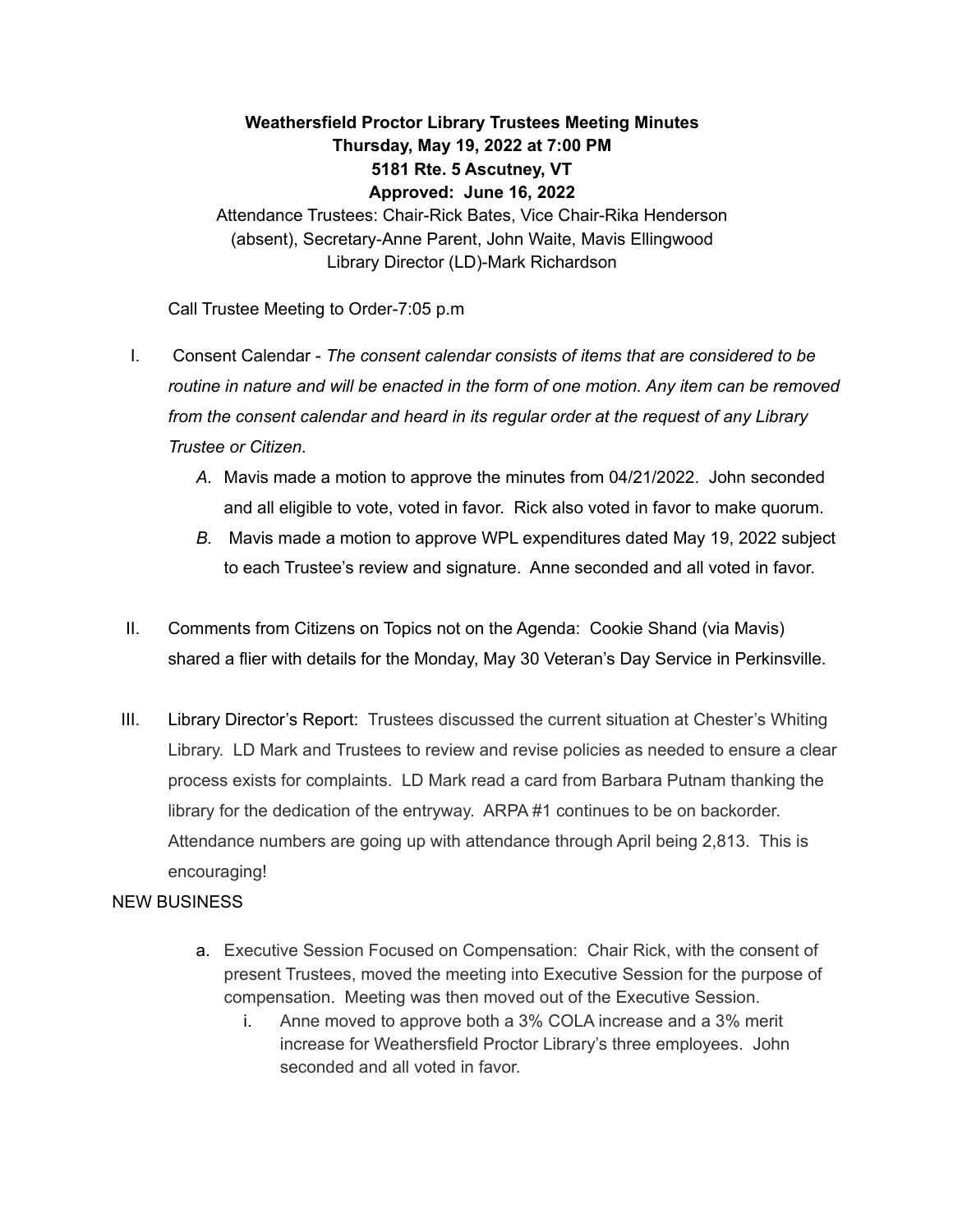- b. Parking Assessment walkthrough and options: LD Mark relayed that he and Ray Stapleton (Weathersfield Highway Department Head) walked the library property. The findings of their walk were as follows: the divot on the side may be able to be fixed; Trustees should look into ARPA funding a study to repair the parking lots and to make them ADA compliant, etc.
- c. New ARPA funds (Round II application): Application submitted for \$1,300 for new books.
- d. Chroma contribution: Chroma has contributed \$5,000 for our expansion. The Weathersfield Proctor Library's Trustees extend a heartfelt thank you to Newell Lessell for Chroma's generousity.
- e. Bench Placement: The Trustees have voted! The garden bench honoring Shannon Stevens will be placed on the road side facing the garden. A dedication event will be planned.
- f. Security Cameras: LD Mark to research security cameras & systems to present to the Board at a future meeting. The purpose of the cameras/systems is to ensure that staff are able to safely work in the building. Focus will be on monitoring entrances.
- g. Part-time summer help: LD Mark to draft a job description for a part-time summer help position to bring to a future meeting.

## Old Business

- *A.* Expansion updates architect's schematics review: Trustees reviewed the schematics from Chip Greenberg. This set is what is needed to send out to bid to contractors. Trustees to consider window aesthetics. The schematics are to be sent to the Vermont Department of Libraries and the Town of Weathersfield for funding opportunities.
- *B.* Library programming updates Rebecca Woodbury Tucker and Kathaleen Maynard Giurtino will be displaying a show of their artwork at the library from June 3-15, 2022. An opening event will be held on Saturday, June 4, 2022 from 1-3 pm. Summer program planning is in process.
- *C.* Seed library: LD Mark reported that patrons are excited about what the library has available and it is working well to not have them organized. Those looking through the bins seem to be excited for a seed "treasure hunt!"
- *D.* Summer Evening event The Fundraising Committee continues to plan for the event! Their next meeting is Saturday, May 21, 2022. The confirmation of the band is in proces.